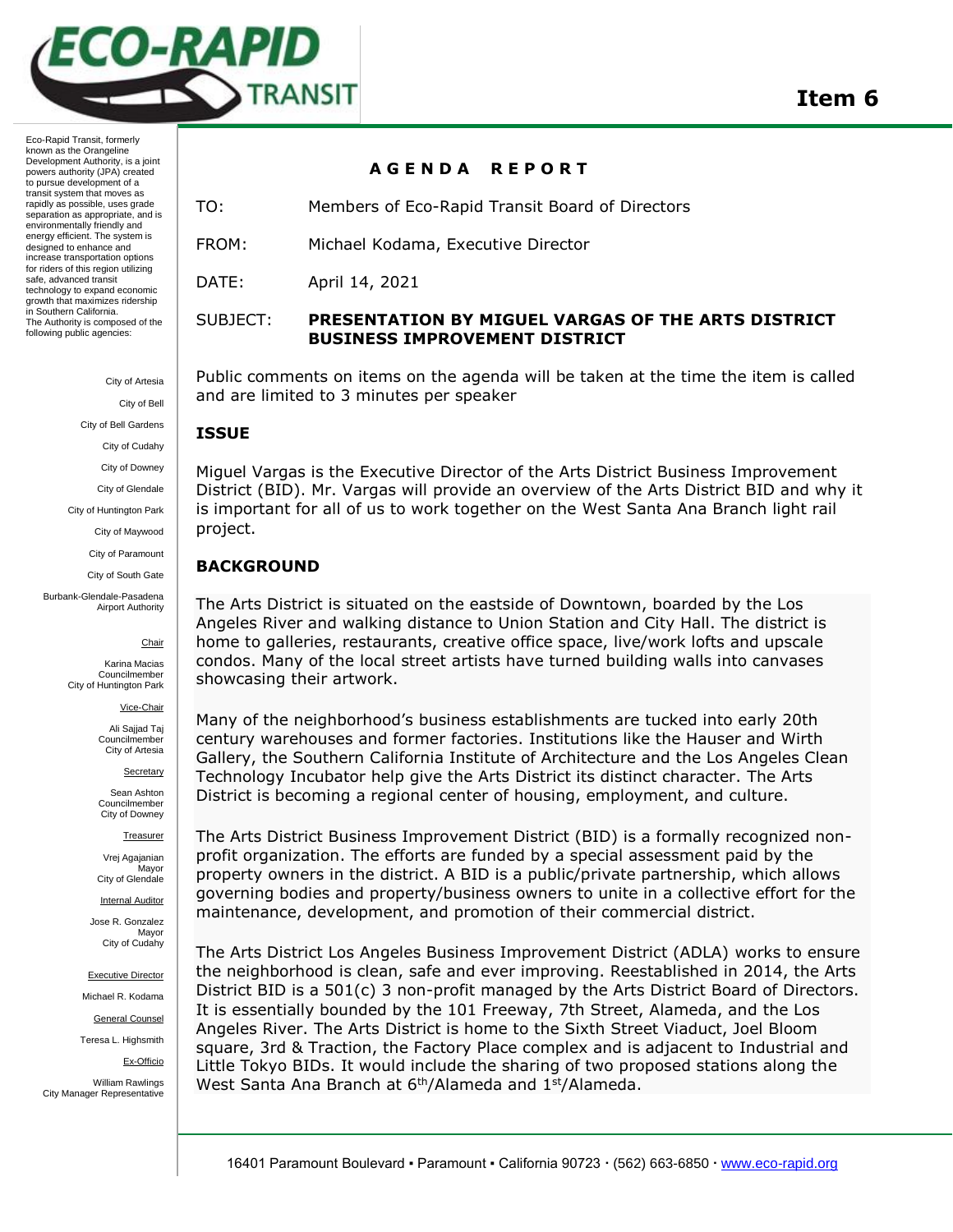

Eco-Rapid Transit, formerly known as the Orangeline Development Authority, is a joint powers authority (JPA) created to pursue development of a transit system that moves as rapidly as possible, uses grade separation as appropriate, and is environmentally friendly and energy efficient. The system is designed to enhance and increase transportation options for riders of this region utilizing safe, advanced transit technology to expand economic growth that maximizes ridership in Southern California. The Authority is composed of the following public agencies:

City of Artesia

City of Bell

City of Bell Gardens

City of Cudahy

City of Downey

City of Glendale

City of Huntington Park City of Maywood

City of Paramount

City of South Gate

Burbank-Glendale-Pasadena Airport Authority

#### Chair

Karina Macias Councilmember City of Huntington Park

Vice-Chair

Ali Sajjad Taj Councilmember City of Artesia

**Secretary** 

Sean Ashton Councilmember City of Downey

#### **Treasurer**

Vrej Agajanian Mayor City of Glendale

Internal Auditor

Jose R. Gonzalez Mayor City of Cudahy

Executive Director

Michael R. Kodama

General Counsel

Teresa L. Highsmith

Ex-Officio

William Rawlings City Manager Representative

# **RECOMMENDATION**

It is recommended that the Board:

- 1. Discuss information presented and offer action items; and/or
- 2. Receive and file the item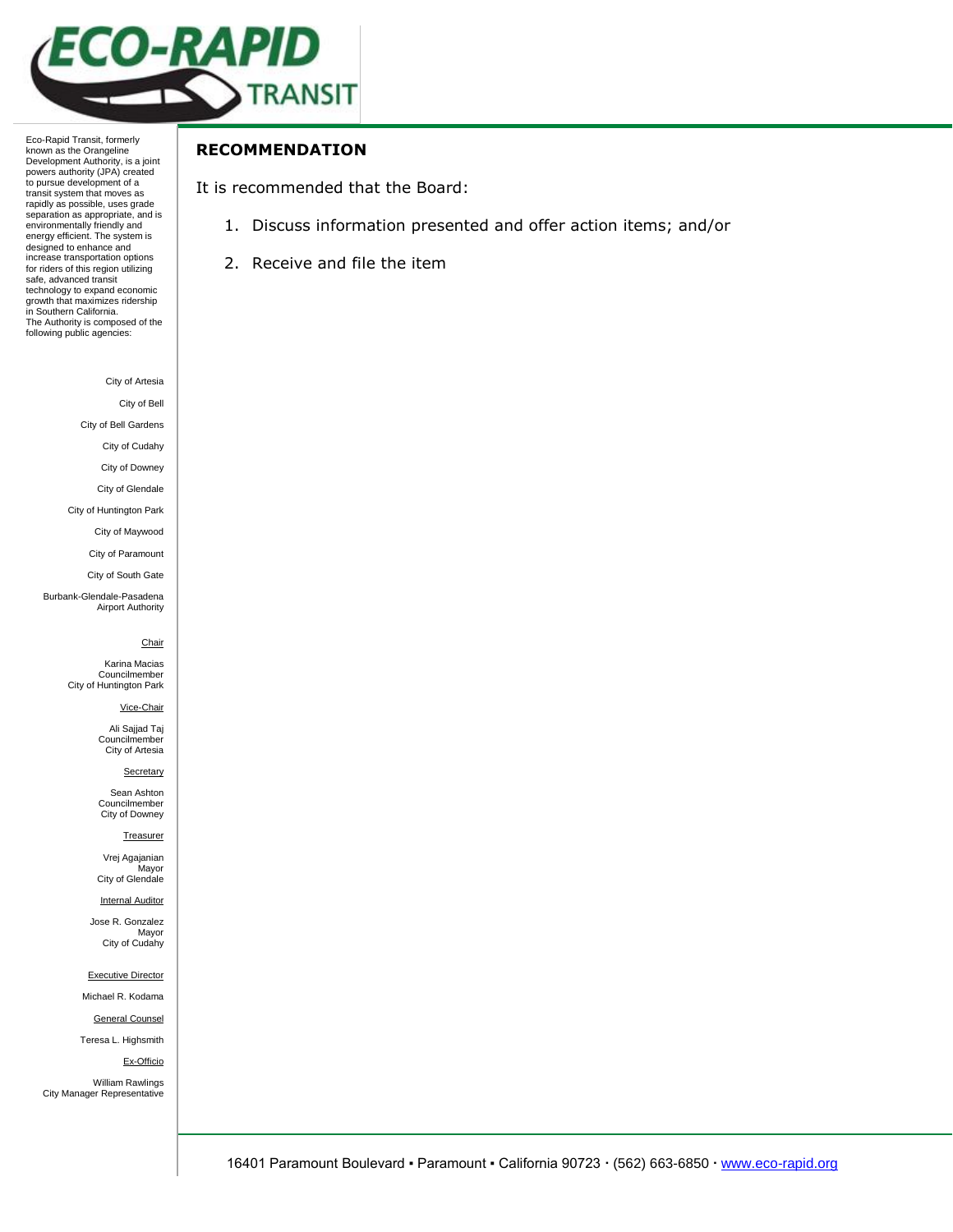



September 23, 2020

**Chairman Eric Garcetti** Los Angeles County Metropolitan Transportation Authority Board of Directors One Gateway Plaza Los Angeles CA 90012

### Re: Metro Budget & West Santa Ana Branch

Chairman Garcetti:

As you consider your budget, Eco-Rapid Transit Joint Powers Authority, Downtown Industrial District Business Improvement District, and the Little Tokyo Business Improvement District all support the West Santa Ana Branch (WSAB) project a one seat ride from Artesia to Union Station including underground stations in the Industrial District and in Little Tokyo. We urge you to fund this project as soon as possible to meet the goal of system operation by 2028. We also ask that you do all that you can to expedite your process in selection of a P3 project partner. We believe that this will result in an opportunity for a higher quality product with the potential for significant cost and time savings.

The West Santa Ana Branch project addresses long term inequities for a large segment of our population who rely heavily upon public transportation. It makes us part of the region's rail transit system and provides a vital link that enables our communities to access jobs, especially as we recover from COVID-19 and our current financial crisis.

Eco-Rapid Transit is a Joint Powers Authority (JPA) consisting of 11 members, 9 of which are cities along the WSAB. The Downtown Industrial BID consists of 500 property owners, 600 businesses, 5,600 employees and local residents in a 46-block area that includes the proposed WSAB station at 7<sup>th</sup> and Alameda. The Little Tokyo BID is a 15-block area consisting of over 425 businesses, 100 property owners, over 100 restaurants, and a variety of cultural, community and religious institutions. The Little Tokyo BID, Downtown Industrial BID & Eco-Rapid Transit support the inclusion of an underground WSAB Little Tokyo station on Alameda. Our organizations have worked together on this project with Metro and this preferred alignment for over 10 years and to make this dream project a reality. It is long overdue and rights a wrong that should have been addressed a long time ago.

We understand that Metro is going through difficult financial issues and still need to secure additional state and federal funds to complete this project. Yet, we know that this has the potential to be one of the best transportation projects in the entire country and we are on-board and ready to collaborate with you on the necessary planning, design, and engineering effort needed for this project. We are ready to work with you and our representatives to secure the necessary funding to complete this entire project from Artesia to Union Station to meet the operational date of 2028.